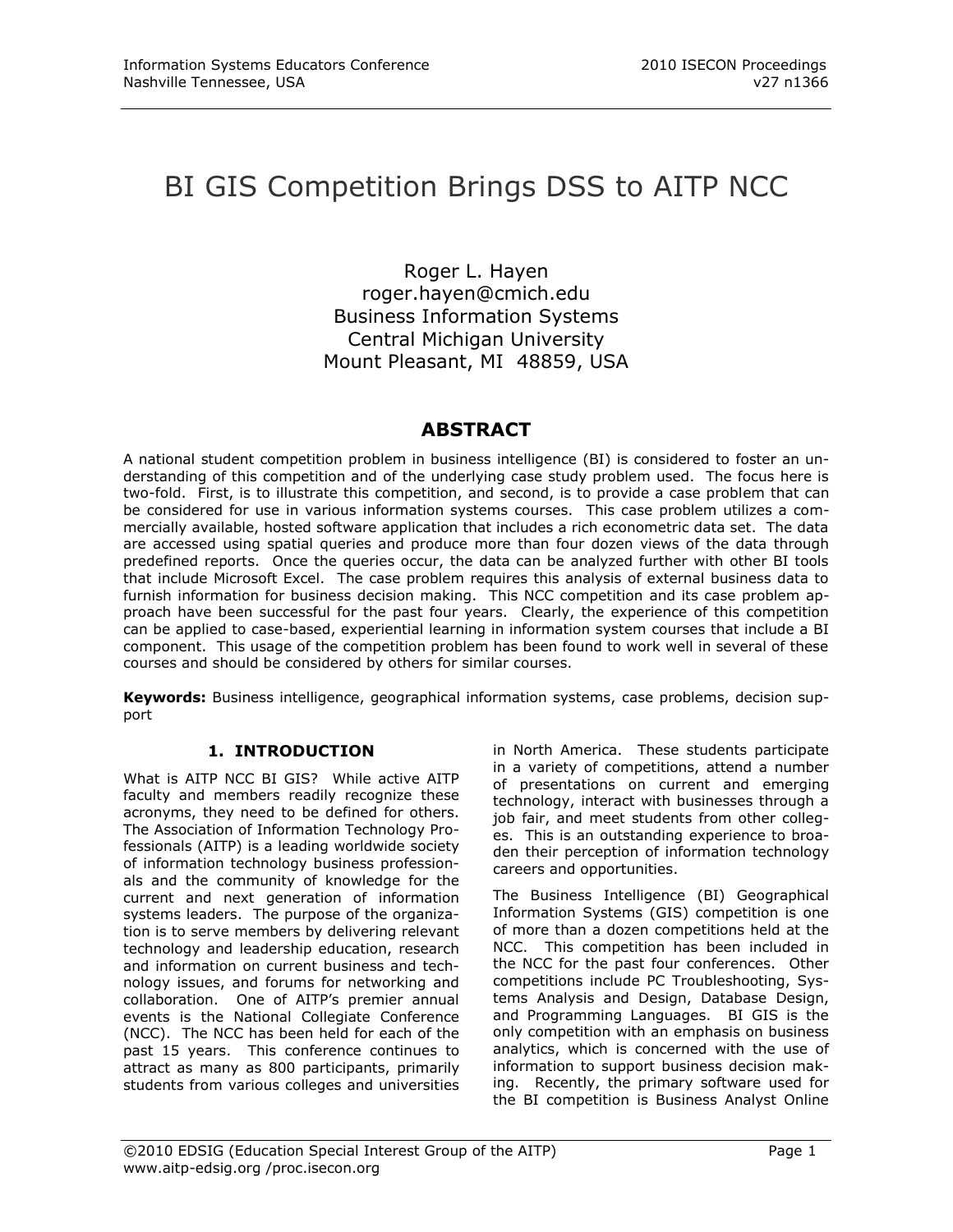(BAO) from Environmental Systems Research Institute (ESRI). This is a web-based, hosted application that features both a very rich set of GIS data and an interface that facilitates spatial queries of that data. BAO is a GIS tool, because it is designed for these spatial or geographical queries. Business data are displayed on a map to show spatial relationships from BAO"s robust econometric database. Results from BAO GIS queries have the option to be delivered in the Microsoft Excel workbook file format, which straightaway supports additional analysis. Clearly, Excel is widely recognized as the leading software tool for end user BI analysis (Evelson, Moore, & Barnet, 2007; Palocasy, Markham, & Markham, 2010), which underscores it use with BAO. The analytics of the BI GIS competition blend commercially available, real-world external business–related information of BAO from ESRI and the Excel spreadsheet tool from Microsoft. Each is recognized as a leader in the advantage it delivers for BI analysis. The business analytics process is completed in Excel using the spatial query data from BAO. (See Figure 1, in Appendix)

The purpose here is twofold. First is to increase knowledge of an available BI tool which affords a substantial set of commercially available external business-oriented data for decision making. Second is to provide an example case problem for potential course usage. The desired outcome here is to impart an understanding of how the case problem from this competition might be utilized in information system courses, especially those with a current or planned BI module, and to increase awareness of this competition to encourage future participation by emerging information technology professionals, while they are still students.

# **2. BACKGROUND**

The concept of BI has been around since it was first coined by Hans Luhn (1958). He defined it as: "the ability to apprehend the interrelationships of presented facts in such a way as to guide action towards a desired goal." According to Power (2007), it was in 1989 that Howard Dresner proposed BI as an umbrella term to describe "concepts and methods to improve business decision making by using fact-based support systems." However, it was not until the late 1990s that this usage became widespread. So, the tools for BI deployment have finally arrived to effectively and efficiently create Luhn's earlier vision. Today, SAP AG has a BI product, as do SAS, IBM, and others.

BI is the present-day label for that half-century old idea, which is now supported by an array of advances in information technology (Anonymous, 2010). BI is the most recent characterization for many of the concepts of decision support systems (DSS), which have been around since the 1970's. DSS has gone through a number of "hot new names" to sell the latest iteration of software tools. This seems to be more of a software vendor marketing movement of the evolution of software tools than truly break-through, totally new technology. On the other hand, this evolution of tools, in concert with the development of the Internet, now makes these tools more cost effective and widely available. It is that availability which renders the BI GIS competition at the NCC the reality it is today.

Individually, software vendors vary their specific definitions of BI that match their particular tool and its unique capabilities. As a result, while there are similar views of what BI is, in general, there are also these individual differences. Without question, many software tools are available in the BI software tool space, where each has its unique features that make it the "best" tool for different analysis. For purposes of the NCC BI competition, a variety of tools were considered that would not only support DSS and BI queries, but also provided a rich dataset of information easily comprehended by student participants. BAO by ESRI includes a number of features that make it an exceptional tool to use with the NCC Competition. BAO"s ample dataset houses a source of high-quality external data, which is of interest to a wide variety of different businesses. The econometric datasets in BAO supply this information, while operating with a user-friendly interface. Further, BAO is a hosted, webbased BI environment. This means that it is easily accessible by a large number of users without the need to create a separate hosting platform for both potential and actual contestants, as well as making it available for information system course usage. Further, ERSI agreed to provide BAO for this contest at no cost to students or the Conference itself. For these reasons, the NCC Competition presented here explores an example of a case problem, and by extension, an example hands-on BI analysis that should be considered for inclusion in information system courses.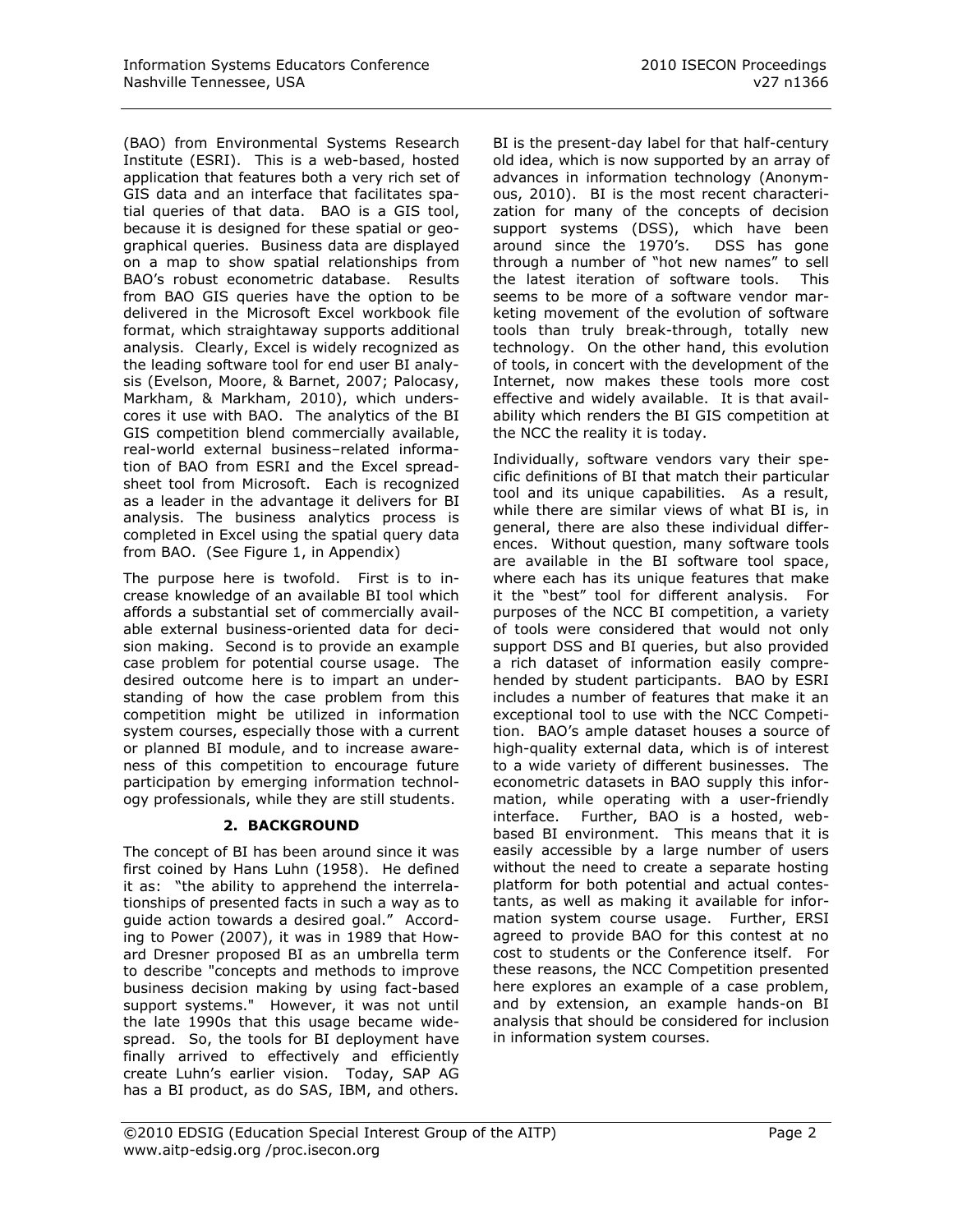#### **3. BI AND DSS**

The work of Gorry and Scott Morton (1989) is a classic reprint of their original work written in 1971. They indicate the usefulness of a framework is that it … "allows an organization to gain perspective on the field of information systems and can be a powerful means of providing focus and improving the effectiveness of the systems effort." Their framework postulates a number of parameters (Table 1, in Appendix) that are DSS characteristics. Additional corroboration for this framework is provided by Adam, Fahy, and Murphy (1998), who, after considerable evaluation of multiple perspectives, concluded that the Gorry and Scott Morton framework endures as it was originally advanced in 1971. The framework continues to provide substantial direction in the study and application of BI. "Largely External" is an information characteristic for Strategic Planning. That is, the information is obtained from sources other than the typical data housed in a business' own repository and used for its customary business activities. Demographic data is one example of this. So, where do businesses obtain this Largely External information? That is, how does DSS concept meet analytical reality? BAO is one alternative with its econometric datasets providing relevant business-oriented data for decision making, which is a key focus for the Strategic Planning category in Table 1. BAO serves as a stalwart means of obtaining high quality external information to support decision making in strategic planning. For this reason, BAO is an excellent candidate software tool for the NCC BI GIS competition. And, BAO changes the competition"s emphasis to business problem solving rather than the mere collection, maintenance, and access of external data. Thus, the nucleus becomes one of selecting appropriate data for the problem at hand. A business maintains its competitive advantage not through its own storage and maintenance of this econometric data, but rather through the data selection and analysis performed. This is the analytical focal point of the BI GIS competition, and by extension, to a case problem for information system courses.

# **4. BAO SPATIAL QUERY**

Maps are utilized recurrently to display spatial relationships of business-oriented data. Consequently, BAO uses maps in analyzing business data. A spatial query is a special type of database query supported by geodatabases. A

geodatabase (also known as a spatial database) is a database designed to store, query, and manipulate geographic information and spatial data. Spatial queries differ from SQL queries in several important ways. Two of the most important are they permit the handling of geometry data types such as points, lines and polygons; and these queries take into account the spatial relationship between these geometries.

Within a spatial database, the econometric data is treated as any other data type. Vector data can be stored as point, line or polygon data types, and may have an associated spatial reference system. A geodatabase record exploits a geometry data type to represent the location of an object in the physical world and other standard database data types to store the object's associated attributes. Spatial databases are optimized to store and query data related to objects in space, including points and polygons. While typical databases can understand various numeric and character types of data, additional functionality needs to be included for databases to operate on spatial data types. These are typically called geometry or feature types.

BAO delivers spatial queries in three popular, easy to use arrangements – rings, drive times, and donuts; however, other more specialized areas can also be deployed. The three popular configurations are the ones that encompass the core of the competition problem. Each of these query types is considered next.

**Rings** – most widely used for market-area analysis, are circles generated on a map around a specified point. It is possible to choose up to three rings and indicate the radius, in miles, of the rings around the point. Report data are summarized for the area bounded by each ring. That is, each of the outer rings includes the data from the rings inside that outer ring. Queries are cumulative for the entire area from the selected location point to the outer ring. (See Figure 2)

**Drive Times** - represents how long it takes a customer to drive from a specified central location. These areas represent the distance traveled from the identified point on the map in a given amount of time. For example, a store's ten minute drive-time area defines the area in which drivers can reach the point in ten minutes or less. Travel time evaluation uses posted speed limits for the street segments. Here, each outer area comprises the data from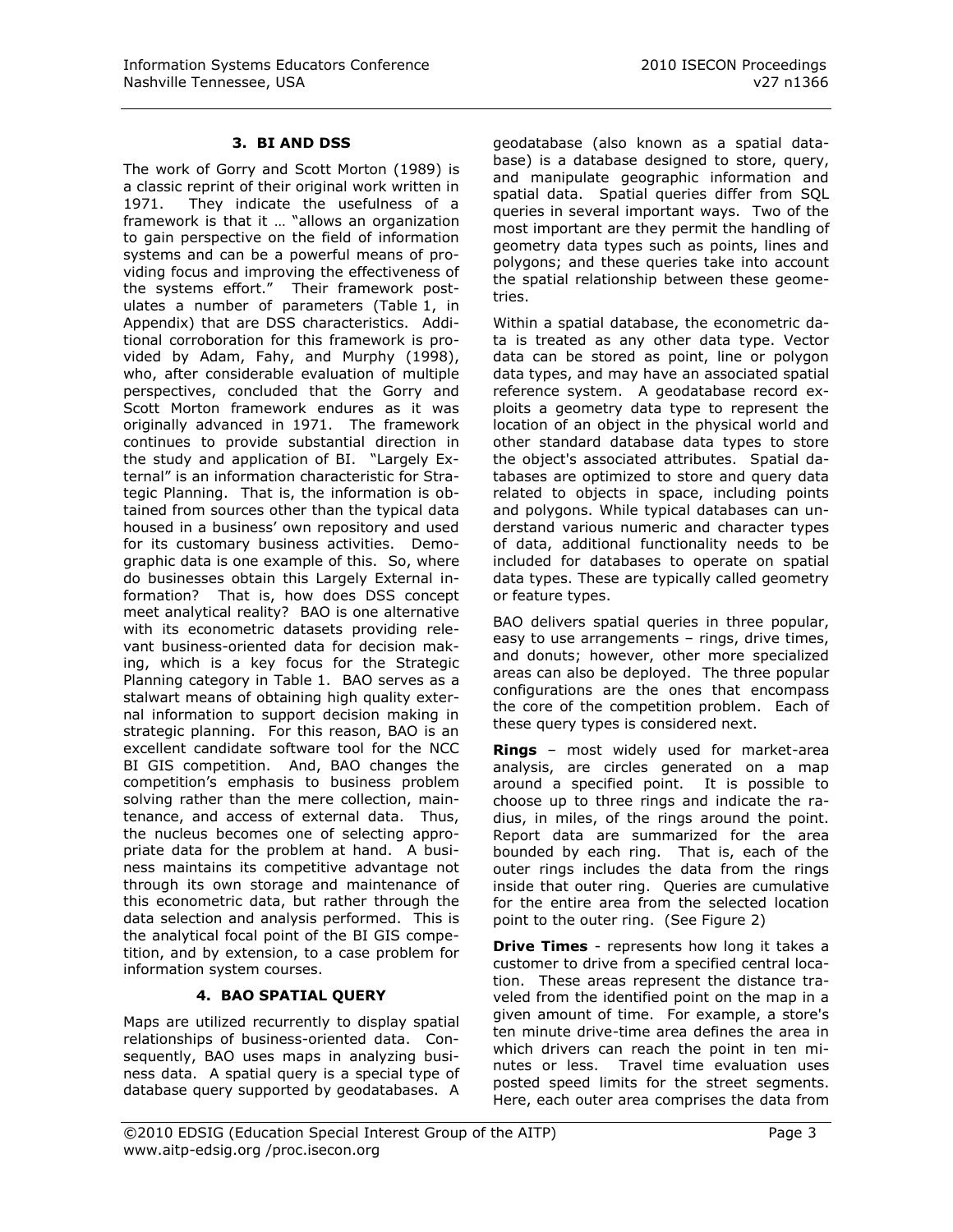the area inside of it. That is, it is cumulative or an overlap of the internal areas. This is the same approach as that for rings. (See Figure 3)

**Donuts** – study areas in a donut shape have no overlap and provide the traditional ring study area but without duplication of overlapping areas. That is, the query data for each area is mutually exclusive. Donuts are useful for recognizing the incremental market changes as you move away from a center location. For example, specifying donut values of 1, 3, and 5 miles will result in reports being generated for data from 0-1, 1-3, and 3-5 mile bands from the center. (See Figure 4)



Figure 3: Drive time spatial query





#### **5. BAO DATA**

Why is BAO data appropriate for this NCC competition and hands-on case problems? BAO delivers data that is readily grasped by many people without in-depth knowledge of a particular business or industry. That is, it is reasonably industry non-specific. BAO data is



Figure 2: Ring spatial query

commercially available, which signifies its value to many different businesses in a variety of industry sectors. BAO contains extensive demographic data, especially census data, as well as other econometric data portraying various industry sectors. Using their technologically advanced methodologies, ESRI presents updated census data projections every year. They offer a projected estimate for the current year and for five years in the future.

So, why conduct BI GIS through BAO? Yes, this is a limitation of the approach presented here. It is acknowledged there are other approaches to data marts for data warehouses that support other, different strategies to BI analytics. However, BI is a concept with many diverse facets. Clearly, BI GIS presents one of those views. A vision that uses a widely and readily available tool with an expansive data set, which contains data easily grasped by students with a variety of backgrounds with minimal effort.

#### **Market Profile**

The Market Profile report (Figure 5, in Appendix) emphasizes population data. This includes data from the last census, a current year estimate, and a five year projected estimate. These estimates are provided by ESRI and use their advanced, proprietary methods of estimation. Population data is arranged by age group and by race or ethnicity. Household data includes the number of households, median income, and income by category. Other data includes per capital income, median age, employment by industry, employment by occupation, and spending by category.

#### **Retail Goods and Services Expenditures**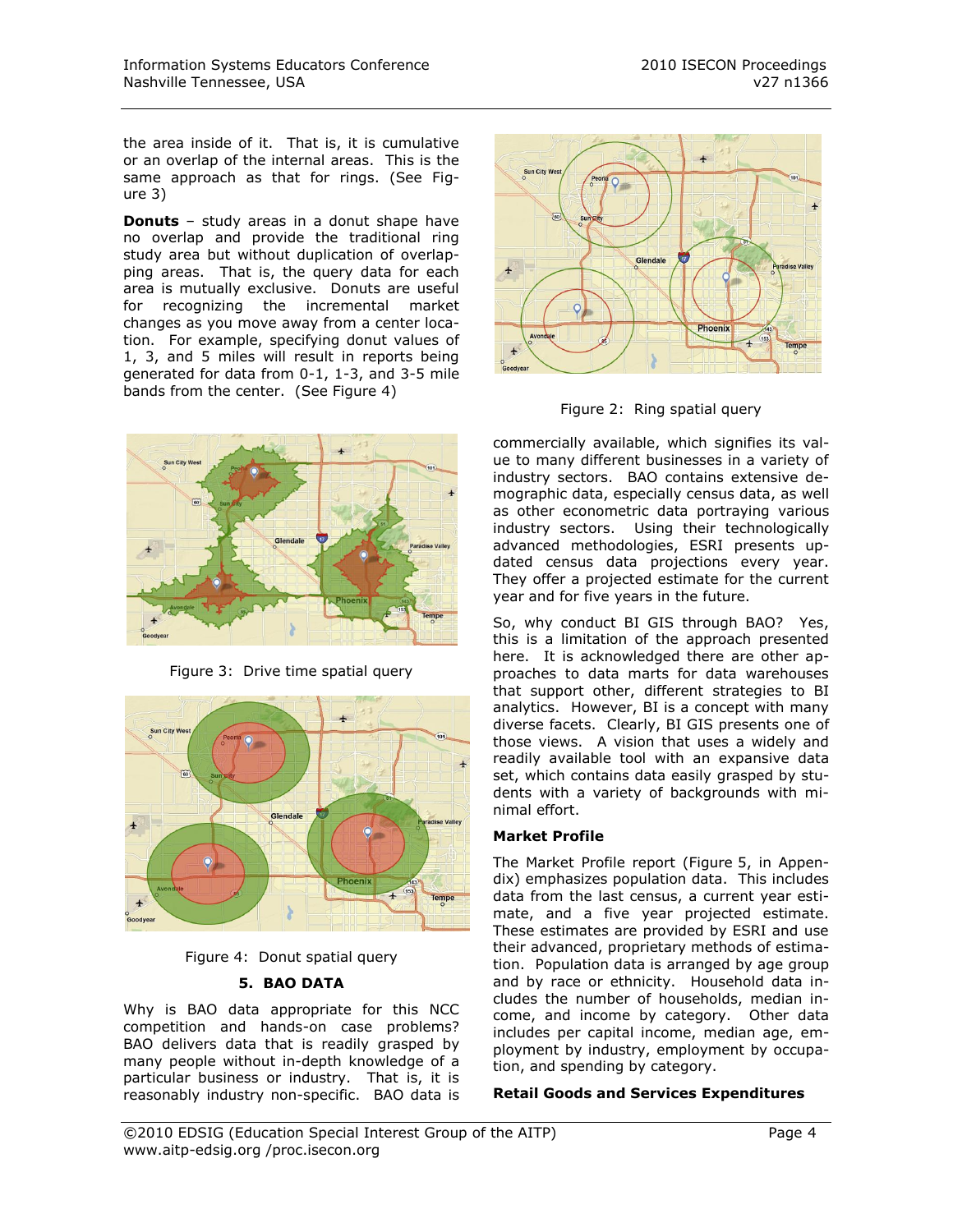The Retail Goods and Services report (Figure 6, in Appendix) contains current year estimates, five year projected estimates, a comparison to a national average index, and more detail of spending by category than the Market Profile report. In Figure 6, 2009 Consumer Spending shows the amount spent on a variety of goods and services by households that reside in the market area of the spatial query. Expenditures are shown by broad budget categories that are not mutually exclusive, so consumer spending does not equal business revenue. The Spending Potential Index represents the amount spent in the query area relative to a national average index of 100. This provides a quick analytic comparison of relative consumer expenditures.

#### **Retail Market Place Profile**

The Retail Market Place Profile report (Figure 7, in Appendix) displays data by industry groups. The data are provided for the Retail Demand, the Retail Supply, the Supply/Demand Gap, and the Supply/Leakage Factor. The factor is a percent measure of the retail gap divided by the sum of the demand (retail potential) and the supply (retail sales), where the retail gap is the difference between the demand and supply. These differences are exploited to produce a chart of the Supply/Leakage Factor (Figure 8, in Appendix) and compare graphically the various industry groups.

In Figure 7, Supply (retail sales) estimates sales to consumers by establishments. Sales to businesses are excluded. Demand (retail potential) assesses the expected amount spent by consumers at retail establishments. Supply and demand estimates are in current dollars. The Leakage/Surplus Factor presents a snapshot of retail opportunity. This is a measure of the relationship between supply and demand that ranges from +100 (total leakage) to -100 (total surplus). A positive value represents "leakage" of retail opportunity outside the trade area. A negative value represents a surplus of retail sales, a market where customers are drawn in from outside the trade area. The Retail Gap represents the difference between Retail Potential and Retail Sales. ESRI uses the North American Industry Classification System (NAICS) to classify businesses by their primary type of economic pursuit. Retail establishments are classified into 27 industry groups in the Retail Trade sector, as well as four industry groups within the Food Services & Drinking Establishments subsector,

#### **6. NCC COMPETITION PROBLEM**

Clearly, the BI GIS competition problem is but one example of and approach to BI analytics. It is not presented here as the only method or as the absolute "best" method. Rather, it is one example of an approach that has proven itself through the NCC competition over several years. This history is an indicator of the success of this organization of the BI competition for a diverse group of contestants. The success underscores a reason for also considering the competition problem as a case problem for information system courses with a BI component.

The NCC competition problem involves site selection decision making. Contestants are given a case narrative which describes the details of the decision for which they are preparing a recommended course of action. (The 2010 BI GIS competition problem statement is available at http://my.mis.cmich.edu/BI/Problem.doc.) Site selection is for a retail business, which is a common business problem requiring decision making. The case problem statement provides a list of potential sites together with component costs of acquiring land and constructing a building. Contestants are guided in the selection of some data for the evaluation. This encompasses the industry sector, the expected service area of the business, and the expected share of the wallet for the business. Their task is to perform a financial analysis which includes a payback period and a revenue-to-assets ratio. Then, they provide a ranked list of the locations, which supports selecting the "best" sites, which may be within an indicated budget amount. That is, they must present the results for making a decision based on their analysis.

Contestants need to determine which BAO reports, from all the available reports, contain appropriate econometric data for their spatial queries. These data are then analyzed using a set of primary key factors and relationships presented in the NCC problem statement. The purpose is to furnish adequate direction for a common solution analysis and presentation, which can be judged readily. However, contestants must understand both the BAO data and the subsequent evaluation relationships in order to perform the case problem analysis. This stresses the necessity to do more than just retrieve the data for decision making. Clearly, the data require further analysis to provide the essential context for decision making. This is a typical situation for business decision making,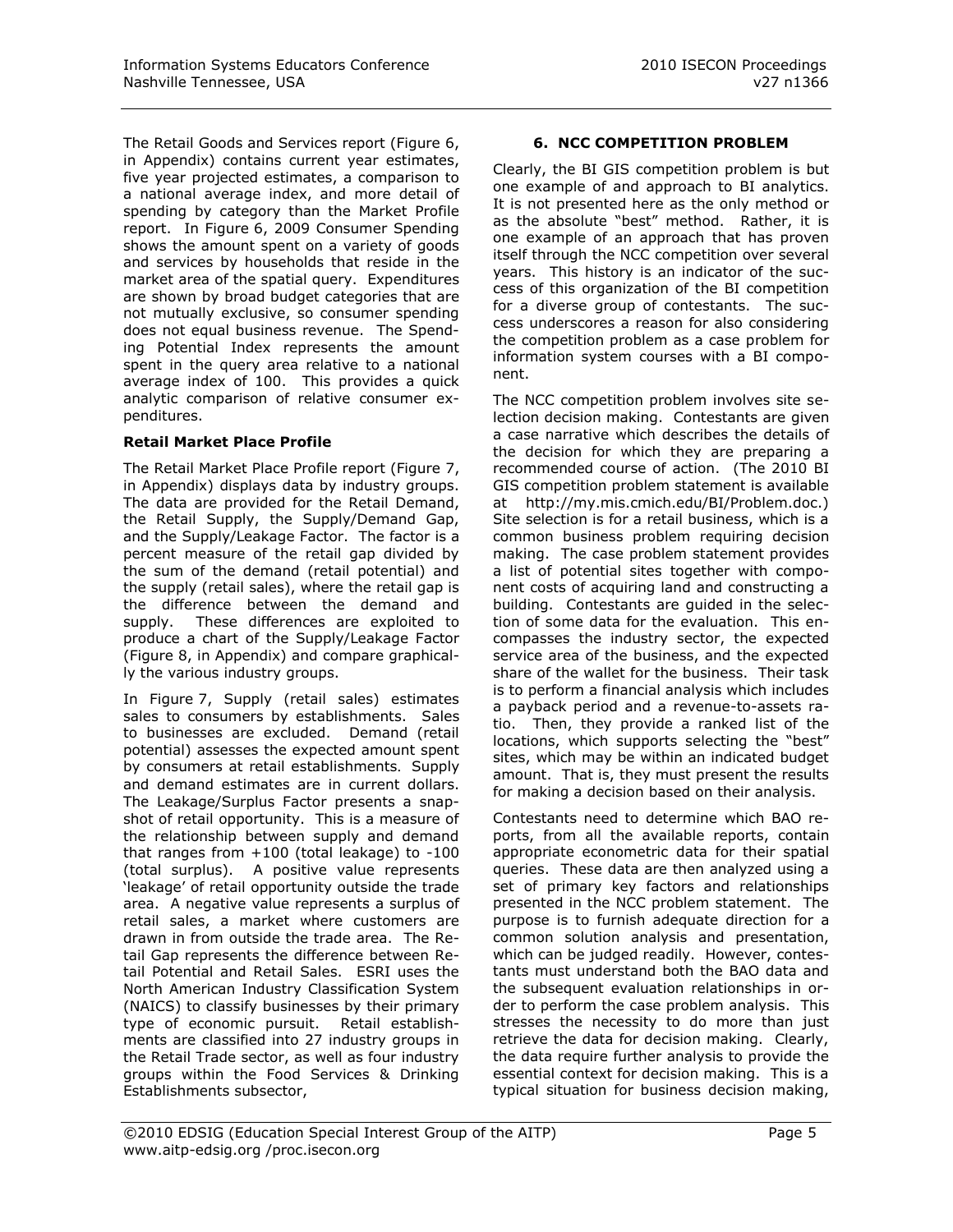which utilizes the 'Largely External' information requirements as postulated by Gorry and Scott-Morton (1989).

#### **Key Factors and Relationships**

Key factors and relationships establish the necessary guidance to direct contestants towards a relatively common solution for the NCC competition problem. This is where the BAO BI GIS bumps into Excel for BI analysis. Here, the BI confluence is a balancing situation. Adequate direction is set forth to achieve a reasonably common analysis for judging the competition, while challenging contestants in their use of BAO to acquire data and then conduct an appropriate analysis of that data using the ubiquitous BI tool Excel. Several of these factors and relationship are considered here to provide an overview of this direction.

- Primary and secondary service areas are set forth in miles and drive times with the data in these areas to be considered as non-overlapping data.
- A share of the wallet indicates a decrease in participation in the secondary area.
- The ring (or donut) and drive time service areas must support one another which is achieved by averaging the results for the different geographical areas. This requires contestants to do multiple queries in order to combine the influences on the results.
- The number of households and median disposable income are determined from the most recent estimates available within BAO.
- The NAICS classification of the business is specified.
- A table provides a mechanism for converting median disposable income into an expected amount spent for a location.
- A general description is outlined for each of the Location Summary Matrix items (Figure 9, in Appendix), which presents the averaged or summarized results that combine the two different query influences.

These factors and relationships indicate clearly that contestants must understand the BAO data to both perform the necessary spatial que-

ries and carry out the subsequent analysis which leads to decision making. And, understanding the data is always a key factor in the analysis and solution of business problems, in general.

#### **Problem Solution**

The summarized calculations for each Location (Pad or Site) for the project scoring parameters are shown in Figure 9. These are the results from which the Location Scoring Index values are calculated for each parameter (Figure 10, in Appendix). The parameter indices are summed to yield the final, overall score for the location (site) in the Score column (column N). The Score values are used subsequently to rank the desirability of each location (Figure 11). Then, Figure 12 (See Appendix) graphically compares the location index scores. For comparability among solutions submitted for the competition, design sketches of Figures 9 and 11 are provided to contestants, but contain no data. This greatly assists in judging the submitted competition solutions and would be most useful in grading the solution for a case problem analysis submitted by students.

|      | <b>Rank Sort by Score</b> |         |
|------|---------------------------|---------|
| Rank | <b>Location</b>           | Score   |
|      | 8                         | 0.42    |
| 2    | 2                         | 0.24    |
| 3    | 5                         | 0.17    |
| 4    | 9                         | 0.15    |
| 5    | 3                         | 0.13    |
| 6    | 1                         | 0.10    |
| 7    | 4                         | 0.01    |
| 8    |                           | $-0.02$ |
| 9    | 6                         | $-0.21$ |

| Figure 11: Location Index Scores sorted by |
|--------------------------------------------|
| sorted by rank                             |

# **NCC Competition Timeline**

Each year, the NCC competitions are announced by posting them to the competition web site at the end of October (Figure 13). Although many of the NCC competitions continue from year to year, some new ones are added, and old ones dropped or replaced. These changes depend on student participation each year and competition revisions recommended to the NCC organizing committee as advances in information technology occur and become mainstream technology. The October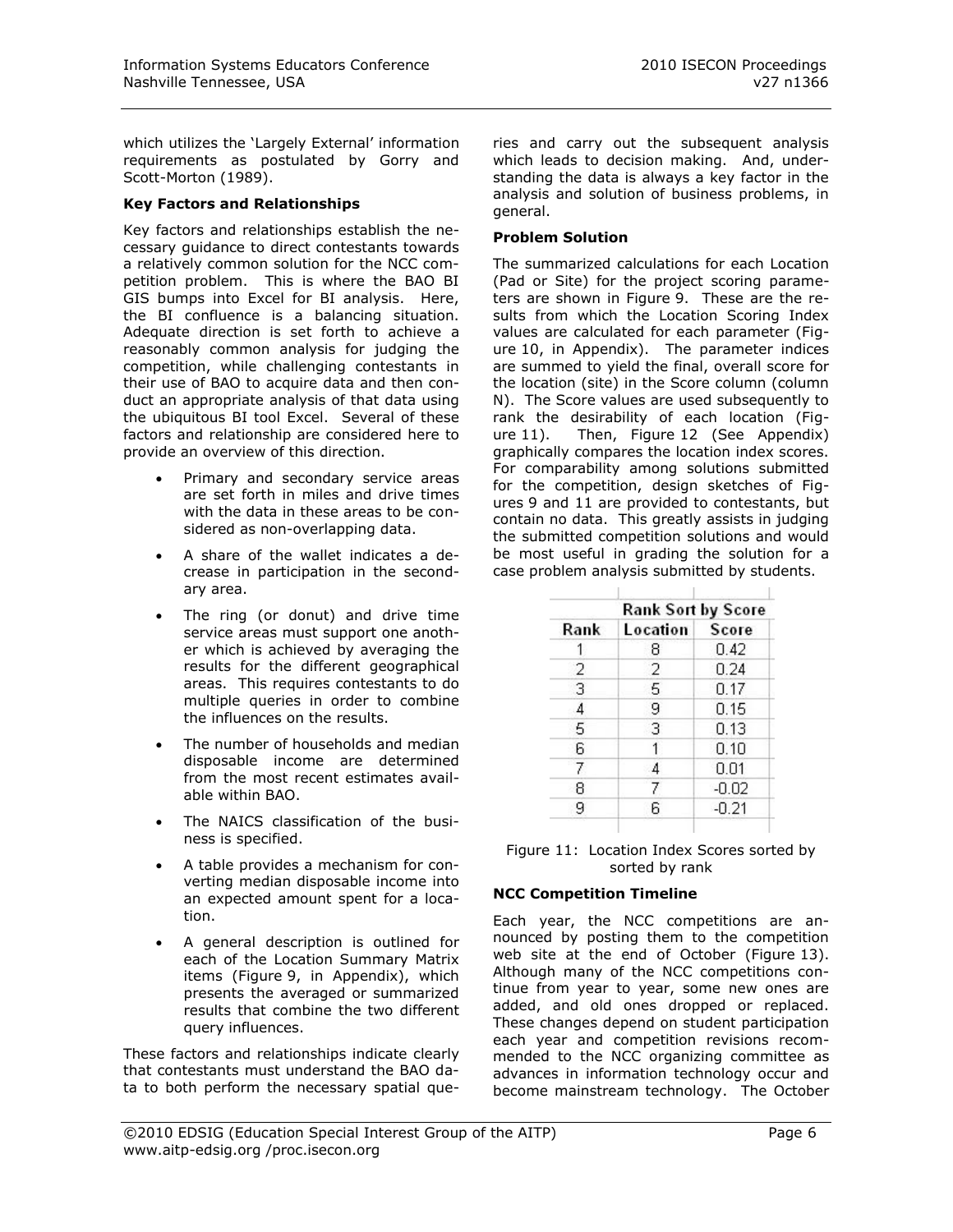posting date provides student participants with time to determine in which competitions they will compete and to do their preparation for these competitions. For BAO, a guest access is available immediately when the competition is announced. This allows prospective contestants to explore and examine this software tool. Once a contestant has registered for the competition, they are supplied an enhanced access (Figure 13, Enhanced BAO Access), which provides them access to reports beyond those available with a guest access and includes all reports used with the competition. With the cutoffs for NCC registration, the enhanced access usually occurs during the first week of March. This is done to limit the full access to the BAO report suite to only registered contestants of the BI GIS competition, and not to all 800 attendees of the NCC. The limitation is done at the request of ESRI and is because of the commercial value of the data available through the BAO tool. The contestants use the enhanced BAO access setup at this time during the actual competition. The NCC competition then occurs at the end of March. Since the second year of this competition, prospective contestants have been provided access to prior year competition problems. Contestants can begin their preparation of the contest any time after the contest announcement. This permits them to better prepare for the competition and affords continuity of the access, which makes access available to them immediately at the beginning of the contest. That is, they have registered already for access, so that process occurs before the competition and gives additional time for the competition analysis. Then, the enhanced BAO access continues for contestants until a week after the completion of the competition at the NCC and enables them to go back and review their solutions.



#### **Other NCC Problem Usage**

NCC competition case problems from prior years have been used in both undergraduate

and graduate courses in decision support systems and business intelligence at the author's university. The competition problem is used as an applied BI case problem for student analysis. Based on comments from students, the BI GIS case is well received. They appreciate the ability to use commercially available, leadingedge applications in BI to solve business problems. Also, course instructors, other than the author, have used the NCC competition problem as a case application problem in these courses. These instructors have reported they have found the cases works well as a major case application in their course. Based on these experiences, other educators should consider using the NCC competition problems as case applications in their courses, which contain a BI component that can be demonstrated with the BAO GIS software application. Also, this can serve as preparation for the next year"s NCC BI GIS competition.

#### **7. CONCLUSION**

The BI GIS competition at the AITP NCC offers a means for students to demonstrate their comprehension of BI using the ESRI BAO software, which is a BI tool with a rich set of econometric data. BAO is a commercially available, hosted software application that provides over 50 views of its data through a variety of reports. The BAO data are accessed through spatial queries that provide geo-coded data for business analytics. This permits NCC contestants and other students to work with this software that is readily available in the business environment to deliver external data, which can be used to support decision making.

The NCC BI GIS competition problem provides a case application that can be considered for use in various business courses which contain a BI component. It furnishes a user-friendly environment for obtaining external businessoriented data that are frequently included in decision support system applications. Problems created for the NCC competition have been found to work well in providing a handson, experientially-based case in decision support systems courses that include a BI component. A limitation of BAO is that it is a data mart which is oriented around spatial queries with geo-coded data, and, hence, is not a general data mart. On the other hand, an advantage of BAO is the rich econometric data that is does provide and has application in a widevariety of businesses. Overall, BAO combined with Excel have provided an excellent envi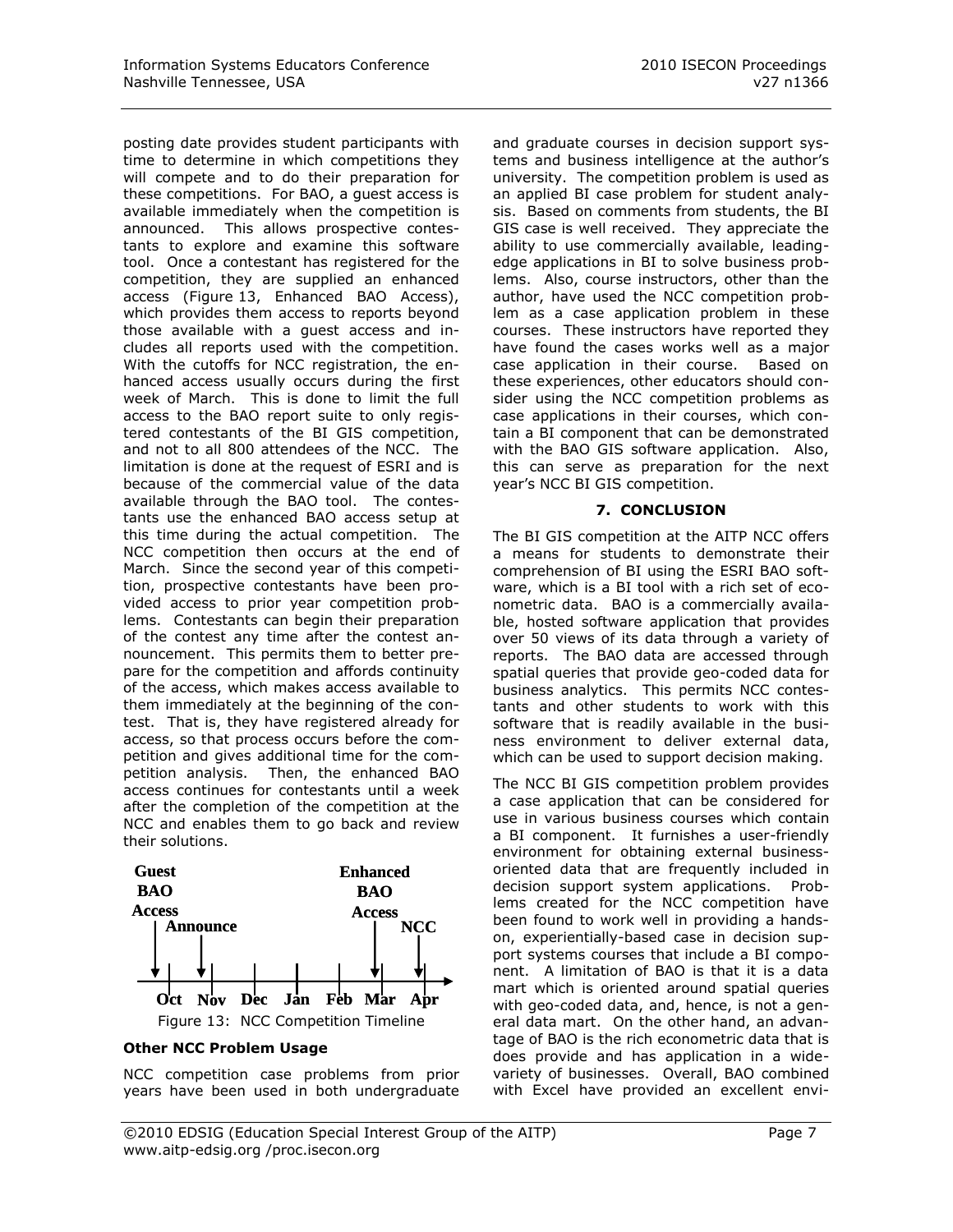ronment for the NCC BI GIS competition and does represent a strong, readily available candidate for experiential, case-based learning in decision support systems and related courses.

#### **8. REFERENCES**

- Adam, F., Fahy, M., Murphy, C. (1998). A framework for the classification of DSS usage across organizations, *Decision Support Systems,* 22(1), 1-13.
- Anonymous. (2010, February). *The Economist*. 394(8671), 6-8.
- Evelson, B., Moore, C., Barnett, J. (2007, April). *Ouch! Get Ready — Spreadsheets Are Here To Stay For Business Intelligence*. Cambridge. MA: Forrester Research.
- Gorry, G. A., Scott Morton, M. S. (1989). A framework for management information

systems. *Sloan Management Review*, 31(3), 49-61.

- Luhn, H. P. (1958, October). A Business Intelligence System, *IBM Journal*. http://www.research.ibm.com/journal/rd/ 024/ibmrd0204H.pdf. Retrieved 2008-07- 10.
- Palocsay, S.W., Markham,I.S., MarkhamS.E. (2010, February). Utilizing and teaching data tools in Excel for exploratory analysis, *Journal of Business Research*, 63(2) 191.

Power, D. J. (2007, March). *A Brief History of Decision Support Systems, version 4.0*. DSSResources.COM. http://dssresources.com/history/dsshistor y.html. Retrieved 2008-07-10.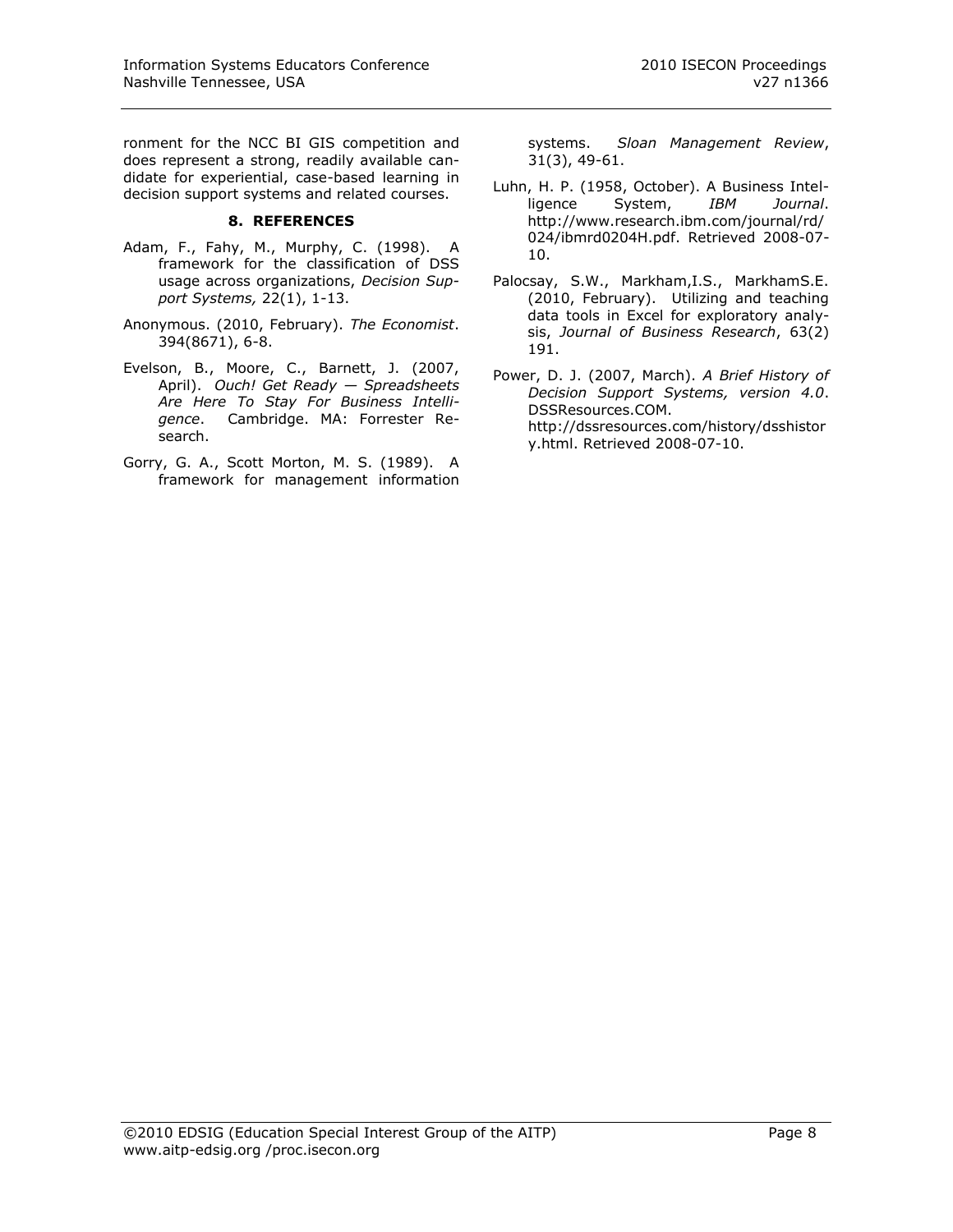### **9. APPENDIX**



Figure 1: BAO processing and analysis

|  |  | Table 1: Information Requirements by Decision Category |  |  |
|--|--|--------------------------------------------------------|--|--|
|--|--|--------------------------------------------------------|--|--|

| Characteristics of<br>Information | <b>Operational Control</b> | <b>Managerial Control</b> | Strategic Planning |
|-----------------------------------|----------------------------|---------------------------|--------------------|
| Source                            | Largely internal           |                           | Largely External   |
| Scope                             | Well defined, narrow       |                           | Very wide          |
| Level of Aggre-<br>gation         | Detailed                   |                           | Aggregate          |
| Time Horizon                      | <b>Historical</b>          |                           | Future             |
| Currency                          | Highly current             |                           | Quite old          |
| Required Accura-                  | High                       |                           | Low                |
| cy                                |                            |                           |                    |
| Frequency of Use                  | Very frequent              |                           | Infrequent         |
|                                   |                            |                           |                    |

SOURCE: Gorry and Scott-Morton (1989)

|                  |                               |                     |                                                 | <b>Market Profile</b> |
|------------------|-------------------------------|---------------------|-------------------------------------------------|-----------------------|
|                  |                               |                     |                                                 |                       |
|                  |                               |                     |                                                 |                       |
| Site Type: Rings | Pad 1                         | 10050 W Mcdowell Rd | 10050 W Mcdowell Rd                             |                       |
| Latitude:        | 33.46487                      |                     | Avondale, AZ 85392-4803 Avondale, AZ 85392-4803 |                       |
| Longitude:       | 112,27583                     | Radius: 3 Miles     | Radius: 5 Miles                                 |                       |
|                  |                               |                     |                                                 |                       |
|                  | 2000 Total Population         | 53,867              | 164,124                                         |                       |
|                  | 2000 Group Quarters           | з                   | 222                                             |                       |
|                  | 2009 Total Population         | 97.836              | 272.571                                         |                       |
|                  | 2014 Total Population         | 117,978             | 323,118                                         |                       |
|                  | 2009 - 2014 Annual Rate       | 3.82%               | 3.46%                                           |                       |
|                  |                               |                     |                                                 |                       |
|                  | 2000 Households               | 15,963              | 47,942                                          |                       |
|                  | 2000 Average Household Size   | 3.37                | 3.42                                            |                       |
|                  | 2009 Households               | 28,781              | 79,449                                          |                       |
|                  | 2009 Average Household Size   | 3.40                | 3.43                                            |                       |
|                  | 2014 Households               | 34.631              | 94,124                                          |                       |
|                  | 2014 Average Household Size   | 3.41                | 3.43                                            |                       |
|                  | 2009 - 2014 Annual Rate       | 3.77%               | 3.45%                                           |                       |
|                  | 2000 Families                 | 13,203              | 39,150                                          |                       |
|                  | 2000 Average Family Size      | 3.64                | 3.71                                            |                       |
|                  | 2009 Families                 | 22,555              | 62,394                                          |                       |
|                  | 2009 Average Family Size      | 3.76                | 3.78                                            |                       |
|                  | 2014 Families                 | 26,612              | 72,685                                          |                       |
|                  | 2014 Average Family Size      | 3.79                | 3.80                                            |                       |
|                  | 2009 - 2014 Annual Rate       | 3.36%               | 3.10%                                           |                       |
|                  |                               |                     |                                                 |                       |
|                  | 2000 Housing Units            | 16,781              | 50,381                                          |                       |
|                  | Owner Occupied Housing Units  | 78.4%               | 70.0%                                           |                       |
| $\blacksquare$   | Renter Occupied Housing Units | 17.2%               | 25.1%                                           |                       |
|                  | Vacant Housing Units          | 4.4%                | 5.0%                                            |                       |
|                  |                               |                     |                                                 |                       |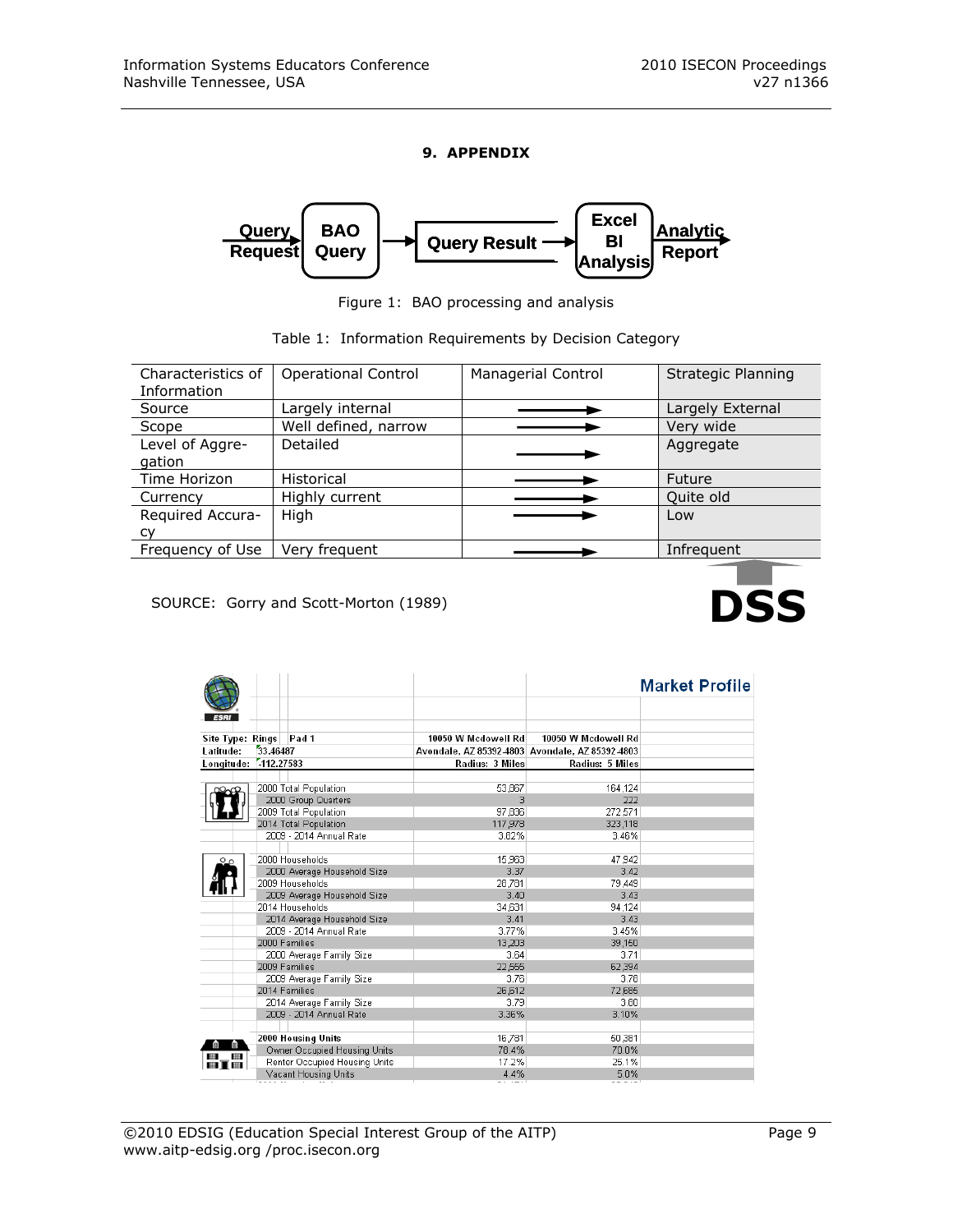|                                          | <b>Retail Goods and Services Expenditures</b> |                         |             |              |  |  |
|------------------------------------------|-----------------------------------------------|-------------------------|-------------|--------------|--|--|
|                                          |                                               |                         |             |              |  |  |
| Pad 1                                    |                                               |                         | Latitude:   | 33.46487     |  |  |
| 10050 W Mcdowell Rd                      |                                               |                         | Longitude:  | -112.27583   |  |  |
| Avondale, AZ 85392-4803                  | Site Type:                                    | <b>Drive Time</b>       | Drive Time: | 5 Minutes    |  |  |
| <b>Top Tapestry Segments:</b>            |                                               | Demographic Summary     | 2009        | 2014         |  |  |
| Up and Coming Families                   | 80.2%                                         | Population              | 29.647      | 35,684       |  |  |
| Industrious Urban Fringe                 | 9.3%                                          | Households              | 9,139       | 11,065       |  |  |
| Milk and Cookies                         | 5.5%                                          | Families                | 7,101       | 8,409        |  |  |
| Sophisticated Squires                    | 4.2%                                          | Median Age              | 31.2        | 31.6         |  |  |
| Inner City Tenants                       | 0.7%                                          | Median Household Income | \$71,485    | \$74,756     |  |  |
|                                          | Spending                                      | Average                 |             |              |  |  |
|                                          | Potential                                     | Amount                  |             |              |  |  |
|                                          | Index                                         | Spent                   |             | Total        |  |  |
| <b>Apparel and Services</b>              | 80                                            | \$2,012.09              |             | \$18,388,455 |  |  |
| Men's                                    | 76                                            | \$366.06                |             | \$3,345,440  |  |  |
| Women's                                  | 70                                            | \$603.79                |             | \$5,518,036  |  |  |
| Children's                               | 91                                            | \$376.13                |             | \$3,437,465  |  |  |
| Footwear                                 | 55                                            | \$236.96                |             | \$2,165,567  |  |  |
| Watches & Jewelry                        | 120                                           | \$255.54                |             | \$2,335,392  |  |  |
| Apparel Products and Services (1)        | 171                                           | \$173.60                |             | \$1,586,554  |  |  |
| Computer                                 |                                               |                         |             |              |  |  |
| Computers and Hardware for Home Use      | 119                                           | \$238.41                |             | \$2,178,855  |  |  |
| Software and Accessories for Home Use    | 121                                           | \$34.57                 |             | \$315,933    |  |  |
| <b>Entertainment &amp; Recreation</b>    | 115                                           | \$3,737.73              |             | \$34,159,070 |  |  |
| <b>Fees and Admissions</b>               | 121                                           | \$753.82                |             | \$6,889,117  |  |  |
| Membership Fees for Clubs (2)            | 117                                           | \$200.51                |             | \$1,832,469  |  |  |
| Fees for Participant Sports, excl. Trips | 124                                           | \$136.88                |             | \$1,250,948  |  |  |

#### Figure 5: Market profile population data

Figure 6: Retail goods and services expenditures by industry group

|                                                        |                    |                       | <b>Retail MarketPlace Profile</b> |                          |                         |  |
|--------------------------------------------------------|--------------------|-----------------------|-----------------------------------|--------------------------|-------------------------|--|
|                                                        |                    |                       |                                   |                          |                         |  |
| <b>ESRI</b>                                            |                    |                       |                                   |                          |                         |  |
|                                                        |                    |                       |                                   |                          |                         |  |
| Pad 1                                                  |                    |                       |                                   | Latitude:                | 33.46487                |  |
| 10050 W Mcdowell Rd                                    |                    |                       |                                   | Longitude:               | -112.27583              |  |
| Avondale, AZ 85392-4803                                |                    | Site Type: Drive Time |                                   | Drive Time:              | 5 Minutes               |  |
| <b>Summary Demographics</b>                            |                    |                       |                                   |                          |                         |  |
| 2009 Population                                        | 29,647             |                       |                                   |                          |                         |  |
| 2009 Households                                        | 9.139              |                       |                                   |                          |                         |  |
| 2009 Median Disposable Income                          | \$56,320           |                       |                                   |                          |                         |  |
| 2009 Per Capita Income                                 | \$24,992           |                       |                                   |                          |                         |  |
|                                                        |                    |                       |                                   |                          |                         |  |
| <b>Industry Summary</b>                                | Demand             | Supply                | Retail Gap                        | <b>Surplus / Leakage</b> | Number of               |  |
|                                                        | (Retail Potential) |                       | (Retail Sales) (Demand - Supply)  | Factor                   | <b>Businesses</b>       |  |
| Total Retail Trade and Food & Drink (NAICS 44-45, 722) | \$282,308,397      | \$418,119,963         | -\$135.811.566                    | $-19.4$                  | 144                     |  |
| Total Retail Trade (NAICS 44-45)                       | \$239,195,337      | \$372,929,373         | -\$133,734,036                    | $-21.8$                  | 93                      |  |
| Total Food & Drink (NAICS 722)                         | \$43,113,060       | \$45,190,590          | -\$2,077,530                      | $-2.4$                   | 51                      |  |
|                                                        |                    |                       |                                   |                          |                         |  |
|                                                        | <b>Demand</b>      | Supply                |                                   | <b>Surplus / Leakage</b> | Number of               |  |
| <b>Industry Group</b>                                  | (Retail Potential) | (Retail Sales)        | Retail Gap                        | Factor                   | <b>Businesses</b>       |  |
| Motor Vehicle & Parts Dealers (NAICS 441)              | \$63,162,983       | \$228,328,794         | -\$165.165.811                    | $-56.7$                  | 12                      |  |
| Automobile Dealers (NAICS 4411)                        | \$54,088,947       | \$221,464,059         | -\$167,375,112                    | $-60.7$                  | 7                       |  |
| Other Motor Vehicle Dealers (NAICS 4412)               | \$4,372,853        | \$4,952,232           | -\$579,379                        | $-6.2$                   | $\overline{\mathbf{c}}$ |  |
| Auto Parts, Accessories, and Tire Stores (NAICS 4413)  | \$4,701,183        | \$1,912,503           | \$2,788,680                       | 42.2                     | $\overline{\mathbf{3}}$ |  |
| Furniture & Home Furnishings Stores (NAICS 442)        | \$9,887,253        | \$7,704,303           | \$2,182,950                       | 12.4                     | 10                      |  |
| Furniture Stores (NAICS 4421)                          | \$6,439,379        | \$6,664,341           | -\$224.962                        | $-1.7$                   | 7                       |  |
| Home Furnishings Stores (NAICS 4422)                   | \$3,447,874        | \$1,039,962           | \$2,407,912                       | 53.7                     | 3                       |  |

Figure 7: Retail market place profile industry data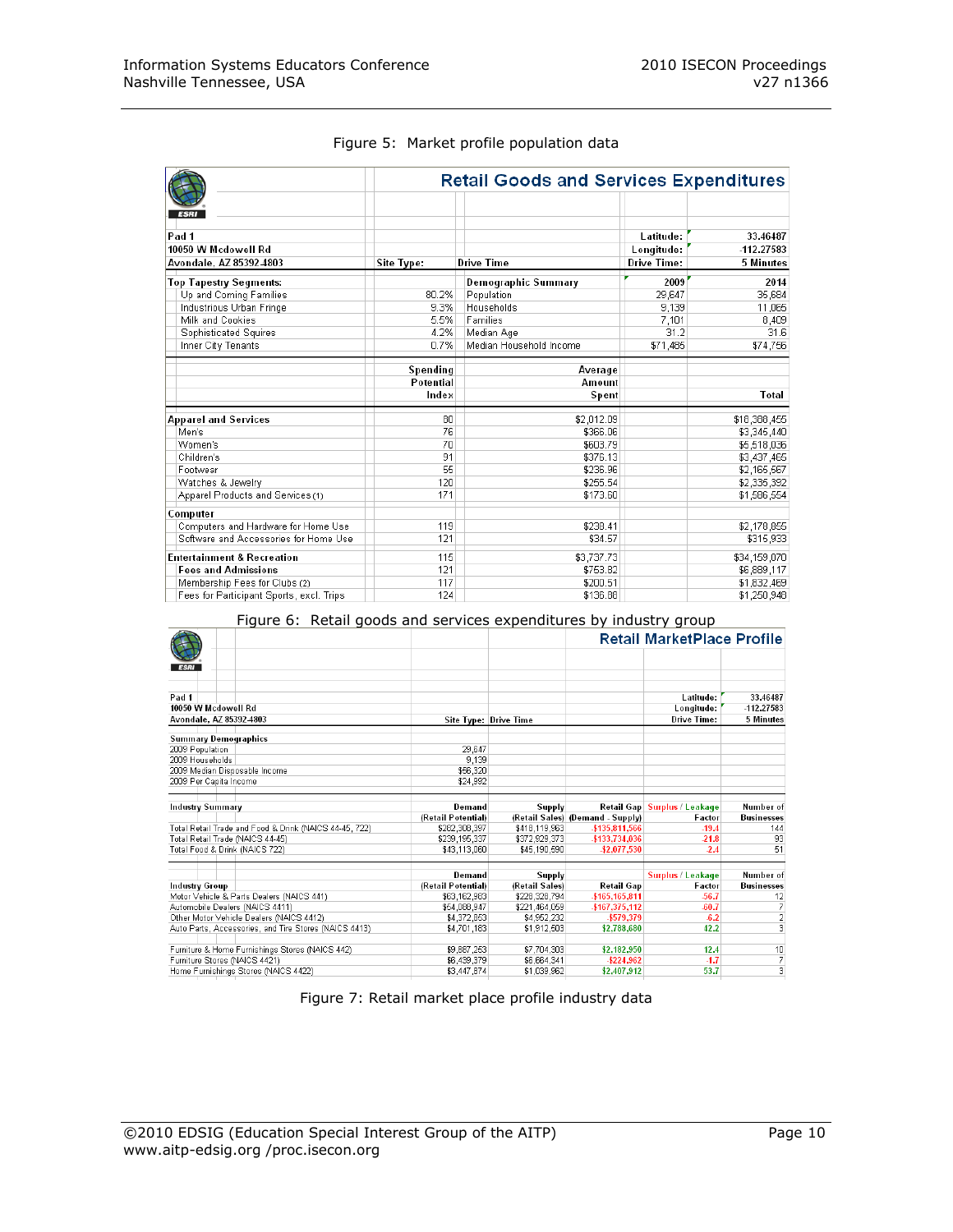

Figure 8: Leakage/surplus factor by industry subsector

|                | A1       | fx. | Location                    |           |         |         |
|----------------|----------|-----|-----------------------------|-----------|---------|---------|
|                | А        | в   | С                           | D         | E       | F       |
|                | Location |     | cex Index Avg NAICS Leakage | EBT       | Payback | HH      |
| 2              |          |     |                             |           |         |         |
| 3              |          | 83  | 6.6%                        | 176,020   | 44.1    | 49.128  |
| 4              |          | 85  | $-16.3%$                    | 366,371   | 24.9    | 94.311  |
| 5              | 3        | 98  | $-28.0%$                    | 279.164   | 26.0    | 69.700  |
| 6              | 4        | 62  | $-63.4%$                    | 310,773   | 20.1    | 92,320  |
| $\overline{7}$ | 5        | 73  | 6.9%                        | 228,948   | 35.5    | 63,810  |
| 8              | 6        | 136 | $-85.0%$                    | 191,797   | 41.2    | 34,280  |
| 9              | 7        | 108 | $-66.5%$                    | 226,640   | 14.2    | 47.094  |
| 10             | 8        | 69  | 20.8%                       | 382,709   | 20.6    | 108,540 |
| 11             | 9        | 68  | $-19.8%$                    | 365,682   | 17.3    | 44.116  |
| 12             |          |     |                             |           |         |         |
| 13             | Total    | 781 | 244.7%                      | 2,528,106 | 244     | 603,300 |

Figure 9: Summarized decision parameters

|                | A1             | $f_{\mathbf{x}}$<br>× | Location                        |      |         |      |   |         |
|----------------|----------------|-----------------------|---------------------------------|------|---------|------|---|---------|
|                | A              | H                     |                                 | J    | K       |      | М | N       |
| 1              | Location       |                       | cex Index Avg NAICS Leakage EBT |      | Payback | HH.  |   | Score   |
| $\overline{c}$ |                |                       |                                 |      |         |      |   |         |
| 3              | 4              | 0.11                  | 0.03                            | 0.07 | $-0.18$ | 0.08 |   | 0.10    |
| $\overline{4}$ | $\overline{2}$ | 0.11                  | $-0.07$                         | 0.14 | $-0.10$ | 0.16 |   | 0.24    |
| 5              | 3              | 0.13                  | $-0.11$                         | 0.11 | $-0.11$ | 0.12 |   | 0.13    |
| 6              | 4              | 0.08                  | $-0.26$                         | 0.12 | $-0.08$ | 0.15 |   | 0.01    |
| $\overline{7}$ | 5              | 0.09                  | 0.03                            | 0.09 | $-0.15$ | 0.11 |   | 0.17    |
| $\overline{8}$ | 6              | 0.17                  | $-0.35$                         | 0.08 | $-0.17$ | 0.06 |   | $-0.21$ |
| 9              | $\overline{7}$ | 0.14                  | $-0.27$                         | 0.09 | $-0.06$ | 0.08 |   | $-0.02$ |
| 10             | 8              | 0.09                  | 0.08                            | 0.15 | $-0.08$ | 0.18 |   | 0.42    |
| 11             | 9              | 0.09                  | $-0.08$                         | 0.14 | $-0.07$ | 0.07 |   | 0.15    |
| 12             |                |                       |                                 |      |         |      |   |         |
| 13             | Total          |                       |                                 |      |         |      |   |         |
|                |                |                       |                                 |      |         |      |   |         |

Figure 10: Location Scoring Index summary